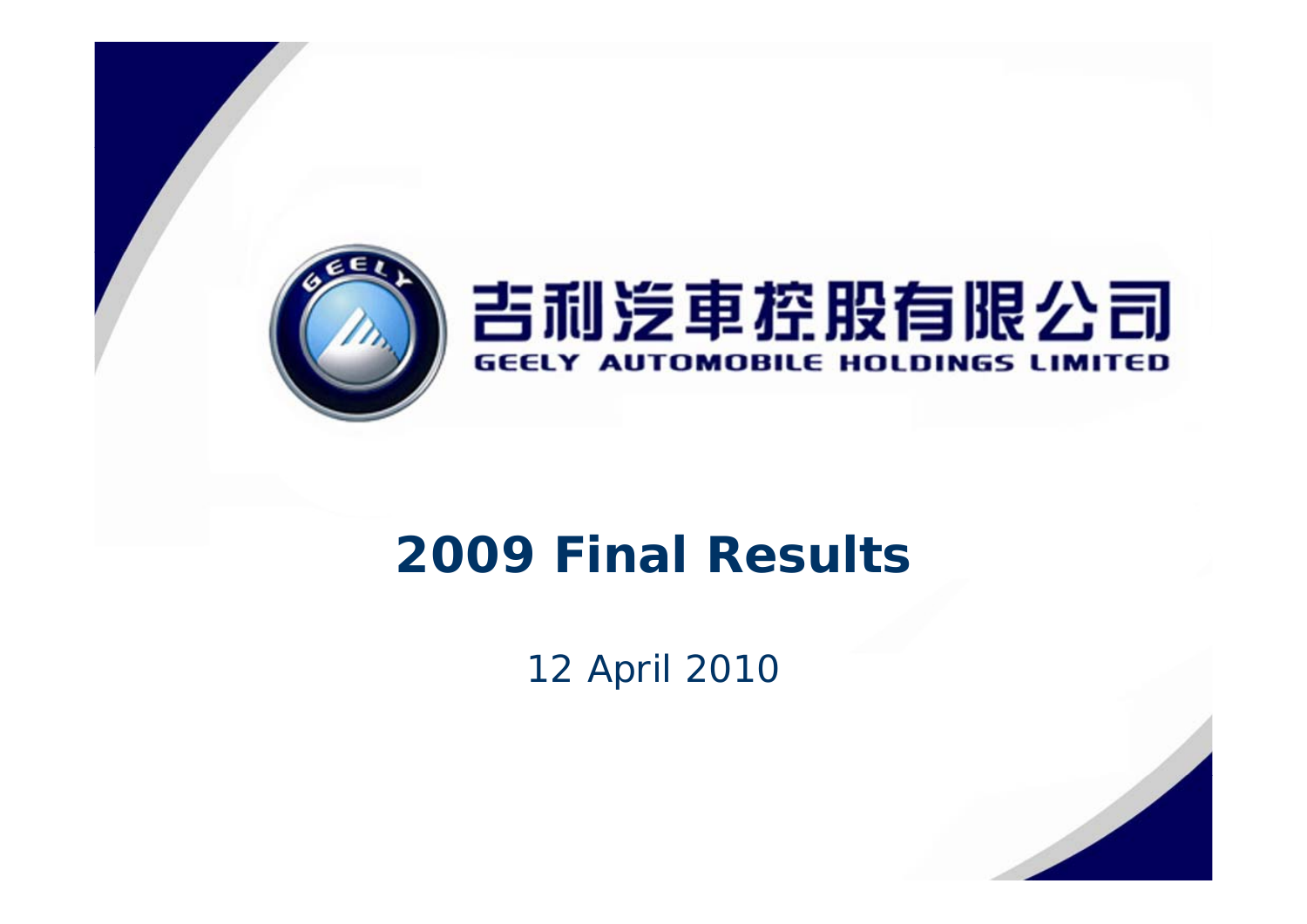# **Results Highlights**

- 2009 results benefited from strong sedan demand in China but partly offset by weak export market conditions
- •Net profit up 35% to RMB1,183 million in 2009 (Diluted EPS up 17% to RMB 16.66 cents)
- On pro forma basis, excluding the impact from the acquisitions of additional stakes in vehicle manufacturing o perations in mid-2008 and non-cash items, total vehicle sales revenue was up 60% to RMB13 billion, total after-tax profit was up 45%
- $\bullet$ Final dividend up 44% to HK\$ 2.3 cents per share

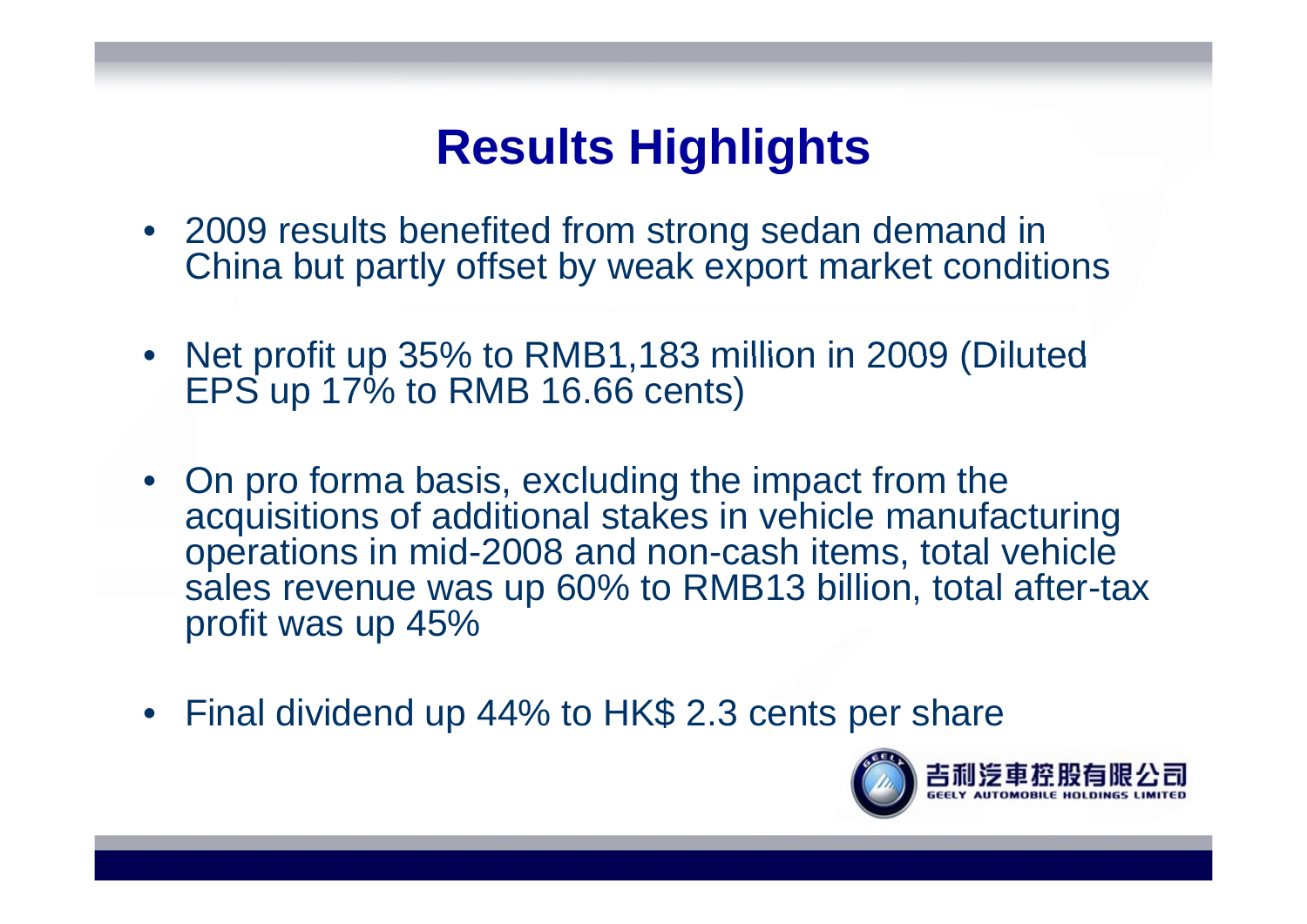# **Results Highlights**

- •The strong earnings performance in 2009 was mainly due to:
	- – Acquisition of additional stakes in vehicle manufacturing operations (from 46.8% to 91% effective 1 July 2008)
	- – 85% growth in sales volume in China, stable product prices and production costs during the period

#### and despite:

- 49% YoY decline in ex port sales volume
- Share of loss at MBH of RMB15M
- Negligible profit contribution from SLTI and DSIH
- –– Higher effective tax rates due to expiration of tax incentives and unification of tax rates in China (from 6% to 15%)

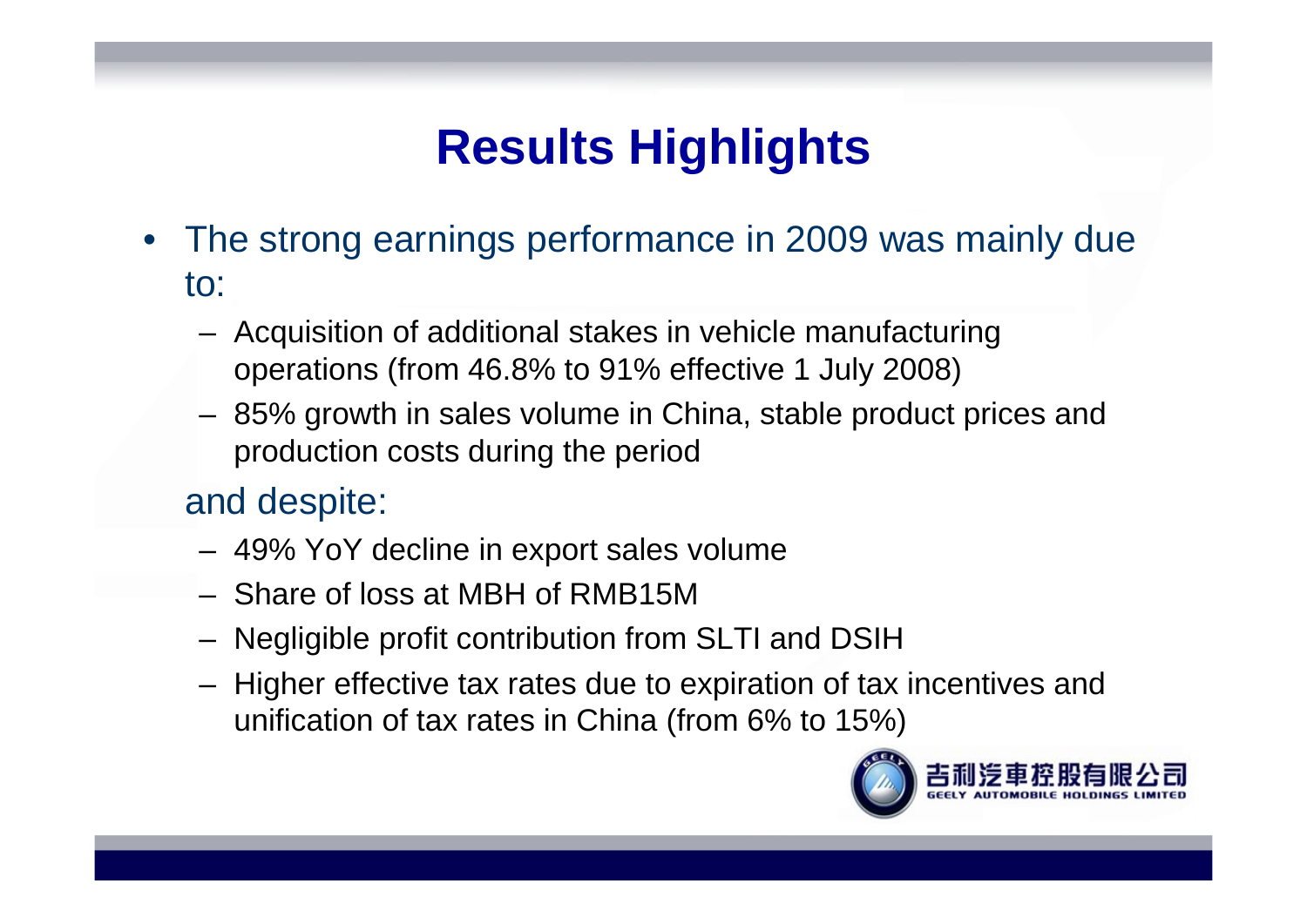#### **Achievements in 2009**

- $\bullet$  Completion of acquisition of the assets of DSI in Australia, significantly enhancing the Group's technological and manufacturing capabilities in the area of automatic transmissions
- $\bullet$ Stable product prices, reflecting Geely's improved brand image
- $\bullet$  85% growth in domestic sales volume, more than offsetting the 49% drop in exports sales volume
- $\bullet$  Strengthening financial position with net cash increasing to RMB1.1 billion at the end of 2009 (RMB670m at the end of 2008)
- •Stable ASP and margins despite shift of demand to smaller cars
- $\bullet$ Successful launches of three new brands and their sales networks

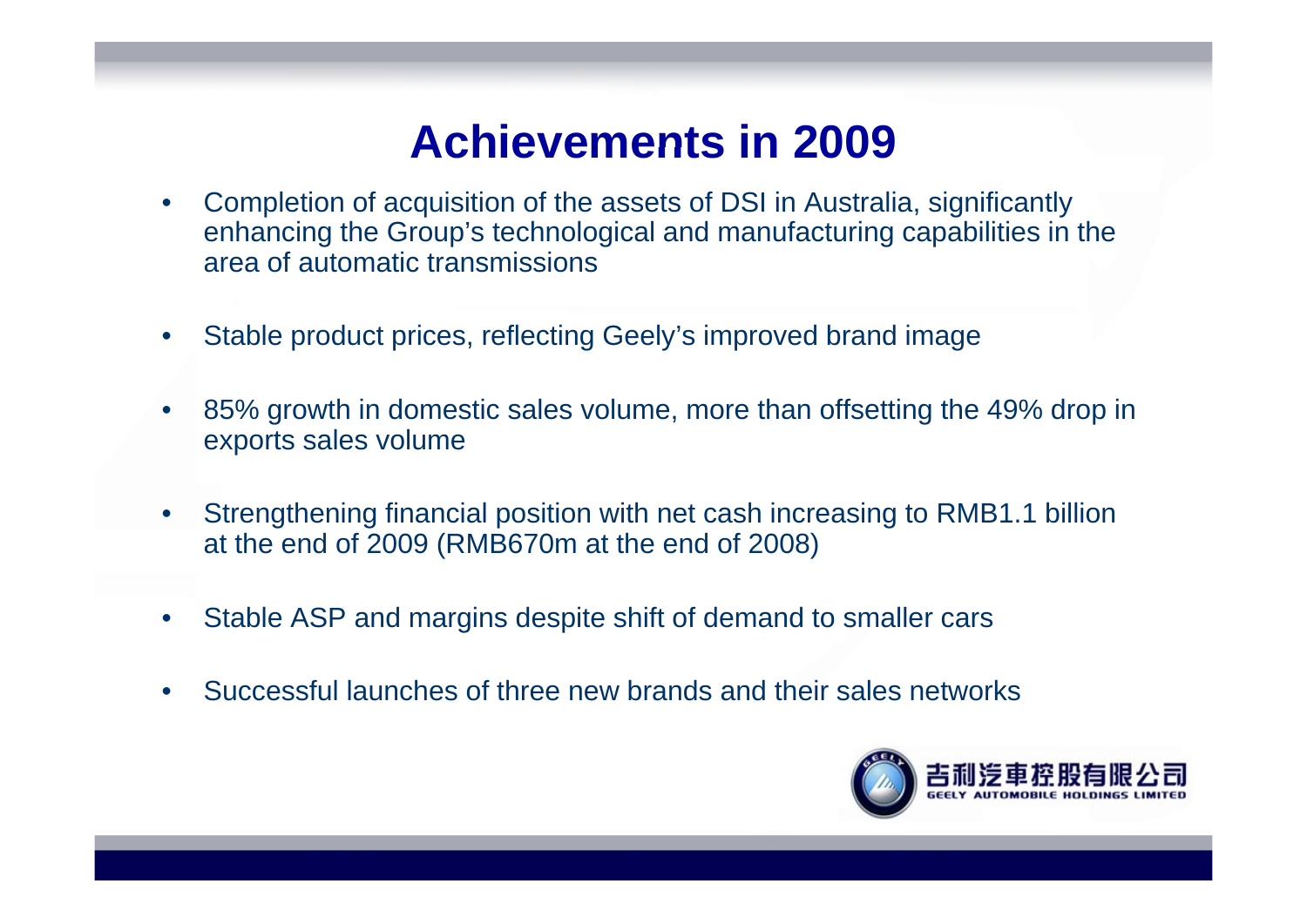### **Monthly Vehicle Sales Performance**



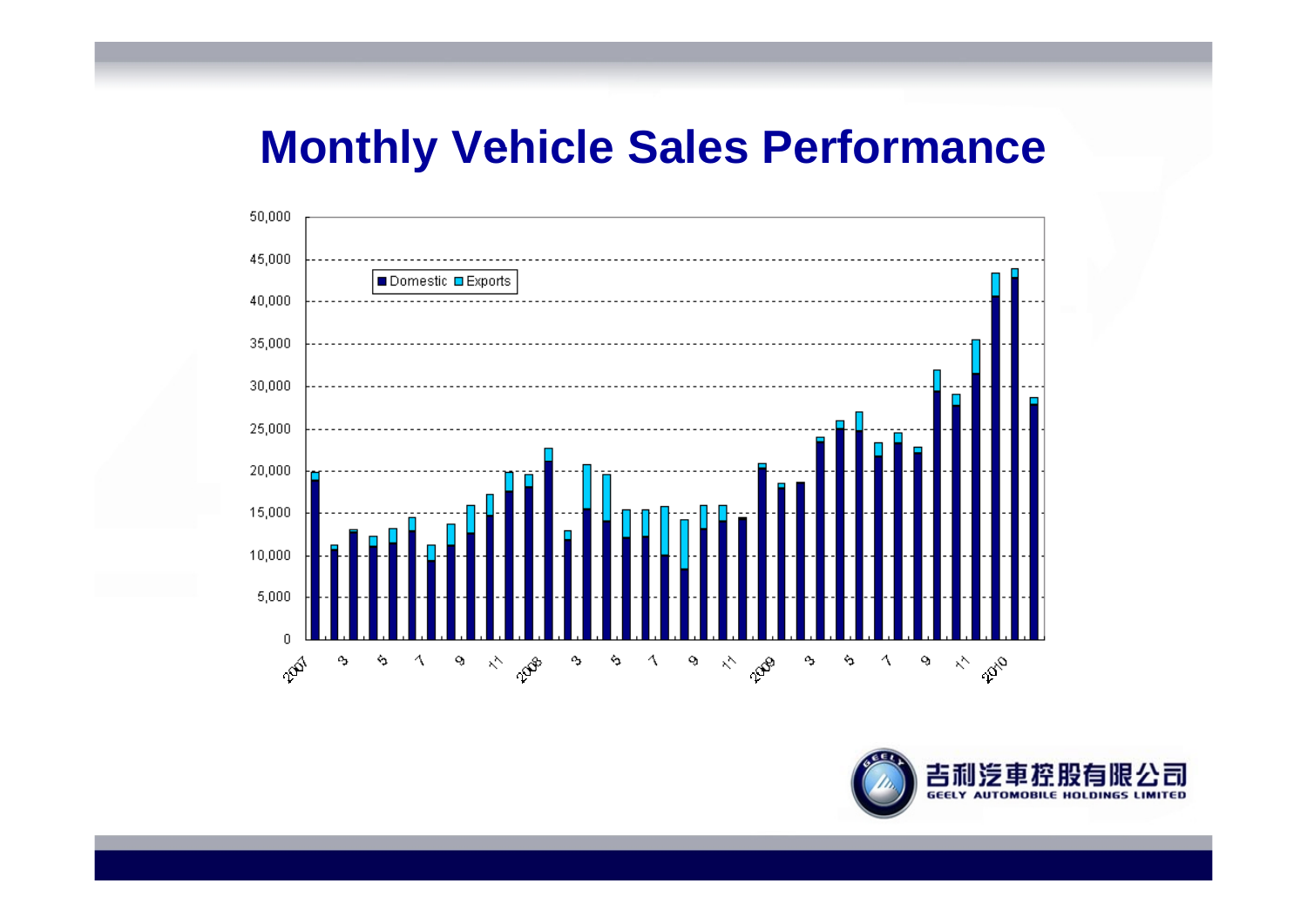#### **Vehicle Sales Volume Breakdown**

| Sales Volume Breakdown |         |         |                |
|------------------------|---------|---------|----------------|
| (Y/E 31 December)      | 2009    |         | 2008 +/- % ch. |
| Ulion/Merrie           | 522     | 10,510  | $-95%$         |
| China Dragon           | 421     | 284     | 48%            |
| Maple                  | 39,814  | 37,017  | 8%             |
| Free Cruiser           | 110,700 | 74,274  | 49%            |
| Geely Kingkong         | 83,590  | 57,215  | 46%            |
| Vision                 | 52,702  | 23,516  | 124%           |
| Geely Panda            | 28,500  | 1,389   | 1952%          |
| Englon TX4             | 263     | Π       |                |
| Emgrand EC7            | 10,198  | Ο       |                |
| Total                  | 326,710 | 204,205 | 60%            |



- • **Production of Ulion and other old models was terminated at the end of 2008**
- • **Demand shifts towards lower-priced and smaller size cars as a result of the government tax incentives for vehicles with 1.6L engines or below**
- • **"Free Cruiser" remained the best selling models in terms of sales volume**
- • **Exports accounted for 6% of total sales volume in 2009 vs. 19% in 2008 and 12% in 2007**
- • **Free Cruiser, Geely Kingkiong and Vision accounted for 76% of total sales volume**

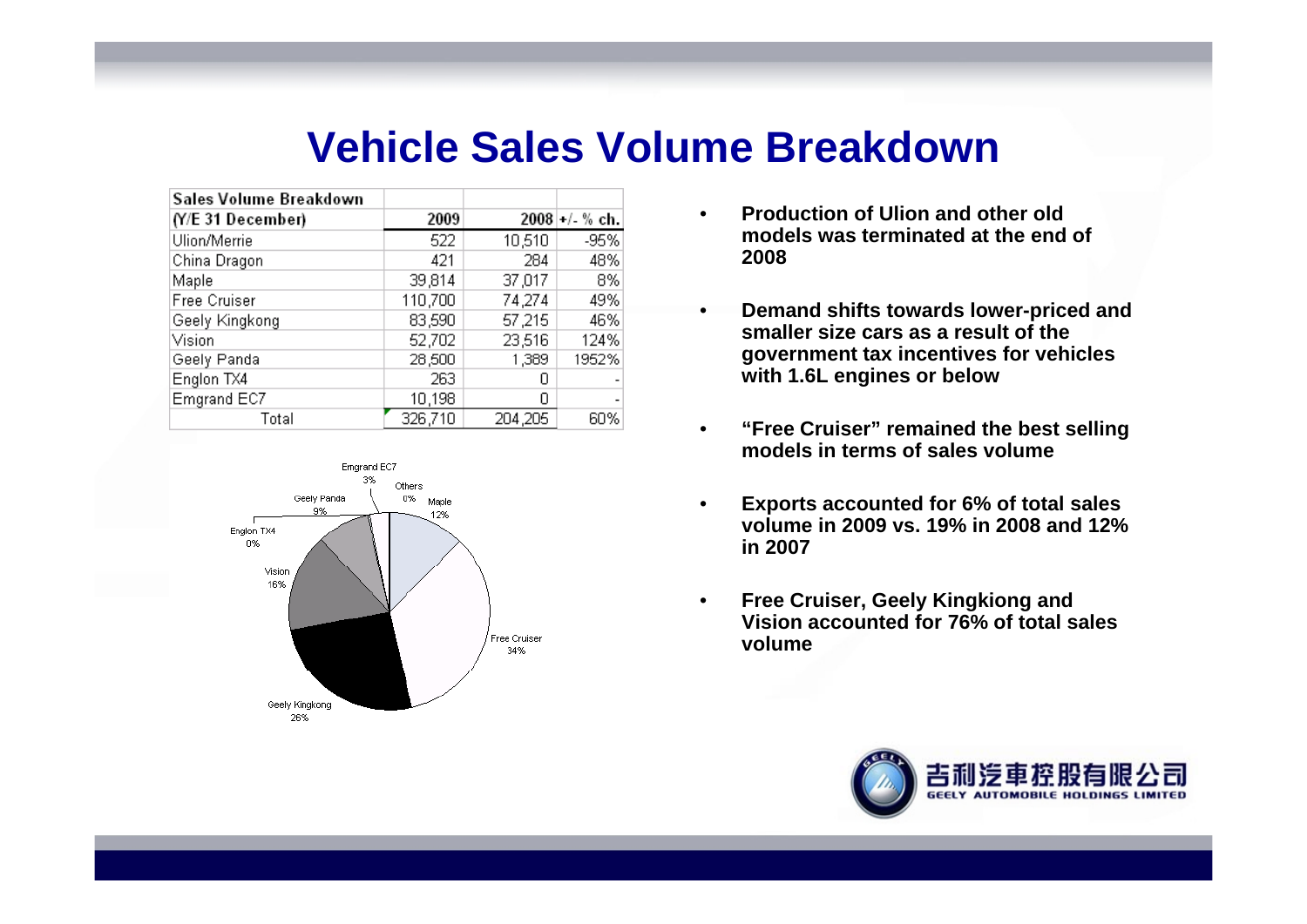#### **Consolidated Income Statement**

| Income Statement                             |             |          |       |
|----------------------------------------------|-------------|----------|-------|
| (Y/E 31 December)                            | 2009        | 2008     | YoY % |
|                                              |             |          |       |
| Revenue                                      | 14,069.2    | 4,289.0  | 228%  |
| Cost of sales                                | $-11,528.5$ | -3,637.8 | 217%  |
| Gross profit                                 | 2,540.7     | 651.3    | 290%  |
| Other income                                 | 431.5       | 357.5    | 21%   |
| Distribution and selling expenses            | $-764.6$    | $-219.8$ | 248%  |
| Administrative expenses                      | $-524.1$    | $-282.5$ | 86%   |
| Finance costs                                | $-107.2$    | $-61.0$  | 76%   |
| Loss on early redemption of CBs              | $-16.0$     | 0.0      |       |
| Fair value gain on embedded derivatives      | 0.0         | 6.3      |       |
| Gain on deemed disposal of int. in associate | 5.2         | 0.0      |       |
| Share of results of associates               | $-15.1$     | 226.3    |       |
| Impariment loss on interest in associate     | 0.0         | $-100.0$ |       |
| Gain on negative goodwill                    | 0.0         | 339.8    |       |
| Profit before taxation                       | 1,550.5     | 917.9    | 69%   |
| Taxation                                     | $-231.4$    | $-51.9$  | 346%  |
| Profit after taxation                        | 1,319.0     | 866.1    | 52%   |
| Minority interests                           | $-136.3$    | 13.0     |       |
| Profit attributable to shareholders          | 1,182.7     | 879.1    | 35%   |
| Basic EPS (RMB cents)                        | 17.08       | 15.04    | 14%   |
| Diluted EPS (RMB cents)                      | 16.66       | 14.28    | 17%   |

- • **Other income included RMB216m subsidy income from government**
- • **Shanghai LTI recorded a net profit of RMB2.8m**
- • **Share of loss at MBH amounted to RMB15m in 2009**
- • **On pro forma basis and excluding non pro excluding noncash items, revenue was up 67% and profit after taxation was up 45% in 2009**
- • **Effective tax rate increased to 15% from 6% in 2008 due to expiration of tax incentives and unification of tax rates**
- • **Selling and Administrative expenses well controlled at less than 10% of revenues controlled**. . . . . . . . . . . . . . . . .

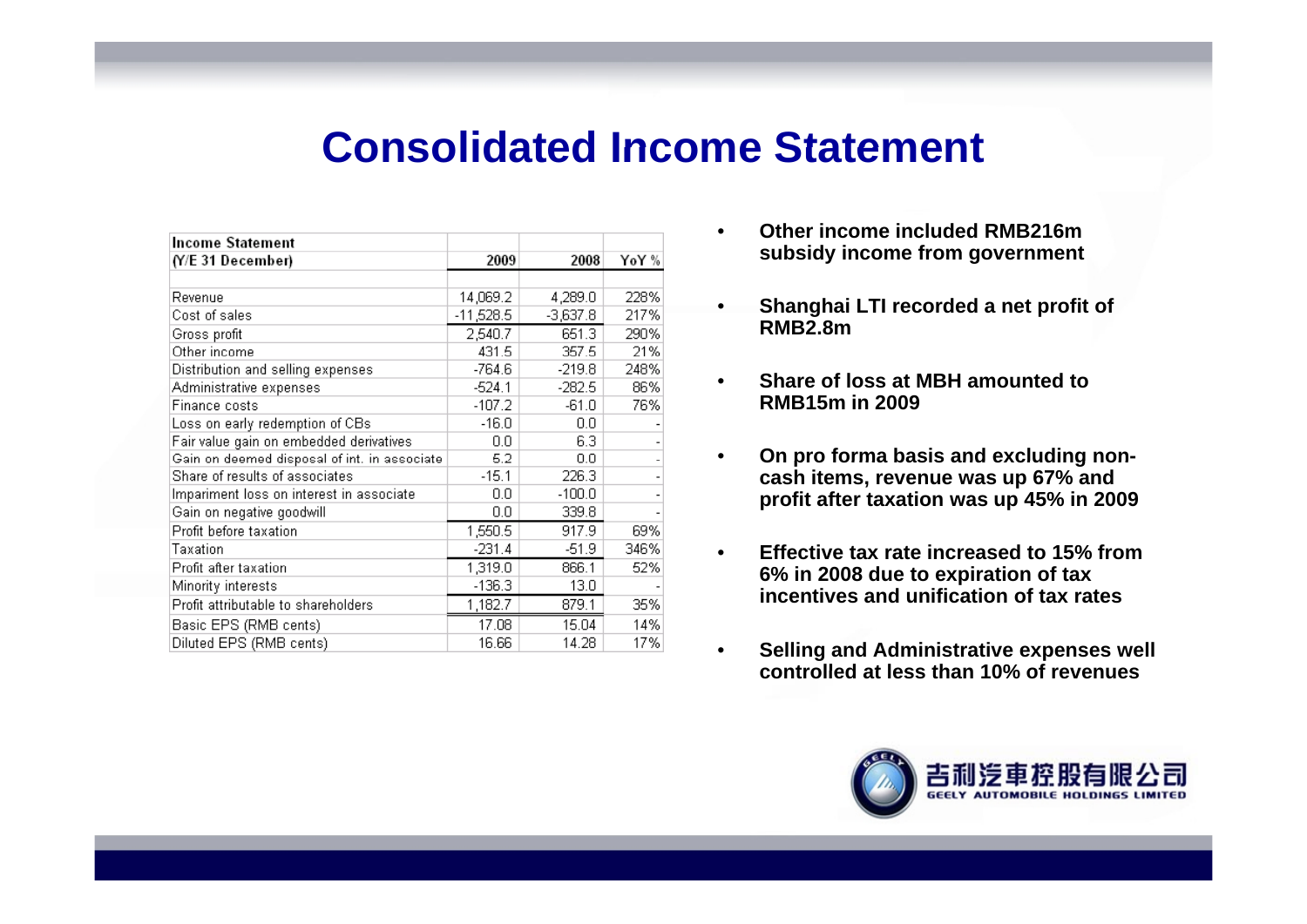### **Consolidated Balance Sheet**

| <b>Consolidated Balance Sheet</b>        |          |          |
|------------------------------------------|----------|----------|
| (RMB m, Y/E 31 December)                 | 2009     | 2008     |
|                                          |          |          |
| Property, plant & equipment              | 4,328.1  | 3,289.3  |
| Intangible assets                        | 1,069.7  | 657.2    |
| Land lease prepayment                    | 1,171.5  | 1,051.7  |
| Goodwill                                 | 6.2      |          |
| Interests in associates                  | 7.3      | 42.2     |
|                                          | 6,582.8  | 5,040.4  |
| Inventories                              | 640.5    | 486.7    |
| Trade and other receivables              | 6,144.9  | 2,840.3  |
| Land lease prepayment                    | 29.3     | 26.6     |
| Tax recoverable                          |          | 3.2      |
| Financial assets at fair value via P&L   | 12.2     | 10.5     |
| Pledged bank deposits                    | 894.3    | 853.9    |
| Bank balances and cash                   | 4,498.2  | 889.4    |
| <b>Current assets</b>                    | 12,219.4 | 5,110.6  |
| Trade and other payables                 | 7,328.8  | 4,229.6  |
| Convertible bonds                        | 0.0      | 288.3    |
| Convertible bonds - embedded derivatives | 0.0      | 12.4     |
| Taxation                                 | 69.3     | 57.6     |
| Short-term bank borrowings (secured)     | 1,509.6  | 685.6    |
| <b>Current liabilities</b>               | 8,907.8  | 5,273.5  |
| Net current assets                       | 3,311.6  | $-162.9$ |
|                                          | 9,894.4  | 4,877.5  |
| Financed by:                             |          |          |
| Share capital                            | 137.0    | 122.5    |
| Reserves                                 | 6,238.6  | 4,075.3  |
| Shareholders' equity                     | 6,375.6  | 4,197.9  |
| Convertible bonds                        | 1,442.2  | 0.0      |
| Long-term bank loans                     | 1,318.0  | 87.0     |
| Deferred tax liability                   | 37.7     | 8.0      |
| Minority interests                       | 720.9    | 584.6    |
|                                          | 9,894.4  | 4,877.5  |

- • **Total cash balance increased 209% to RMB5.4bn at the end of 2009. Net cash also increased 68% to RMB1 1bn RMB1.1bn**
- • **A new RMB1.671bn 3% 2014 CB was issued to Goldman Sachs Group in November 2009**
- • **Trade receivables from 3rd parties was only RMB559m, or less than 4% of revenue**
- • **Note receivable amounted to RMB4.4bn or 72% of total receivables**
- • **Trade and other payables included RMB3.3bn payables to 3rd parties, RMB1bn payables to related parties, RMB1.5bn advanced payment from customers and RMB454m deferred government grants**

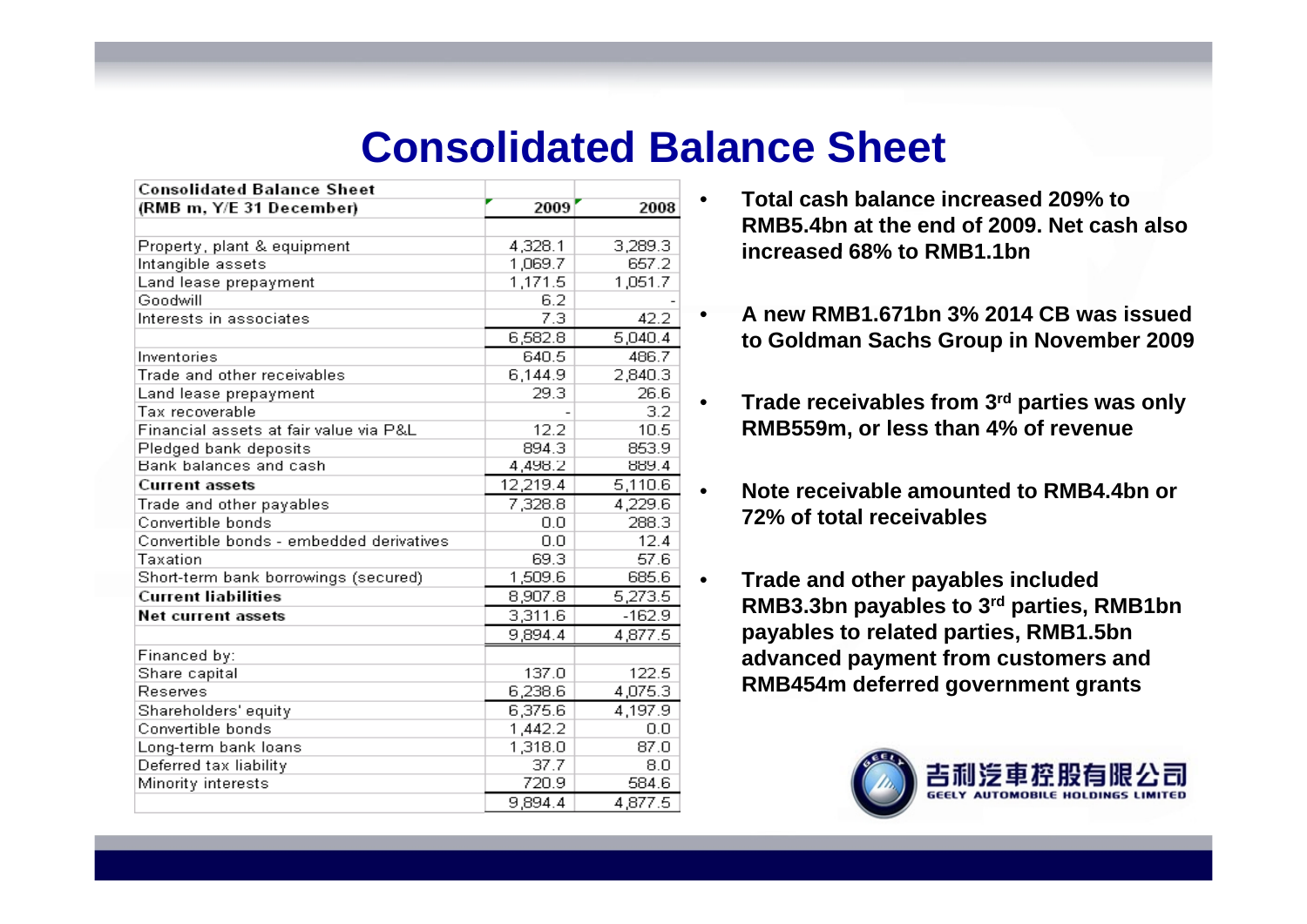### **Financial Analysis**

•

| <b>Financial Analysis</b>                   |          |         |        |
|---------------------------------------------|----------|---------|--------|
| (Y/E December)                              | 2009     | 2008    | Y0Y%   |
|                                             |          |         |        |
| Sales of motor vehicles (RMB m)             | 13,034.6 | 8,156.6 | 60%    |
| Average unit ex-factory price (RMB)         | 39,897   | 39,943  | 0%     |
| Return on Equity                            | 18.6%    | 20.9%   | $-11%$ |
| Vehicle Sales:                              |          |         |        |
| - Gross Margin                              | 19%      | 20%     |        |
| - Operating Margin                          | 13%      | 15%     |        |
| - Distributrative/selling expenses/turnover | 6%       | 6%      |        |
| - Administrative expenses/turnover          | 4%       | 4%      |        |

- **Average sales price was maintained, helped by the launches of bigger size launches vehicles like EC7 and TX4 in 2H2009**
- • **Return on equity was affected by larger capital base as <sup>a</sup> result of <sup>a</sup> share placement in May 2009 and exercise of share options**
- • **Gross margin was affected by significant drop in export sales volume**
- • **Operating margin was further affected by lower subsidy income**
- • **Administrative, distribution and selling expenses were well controlled at less than 10% of revenues**

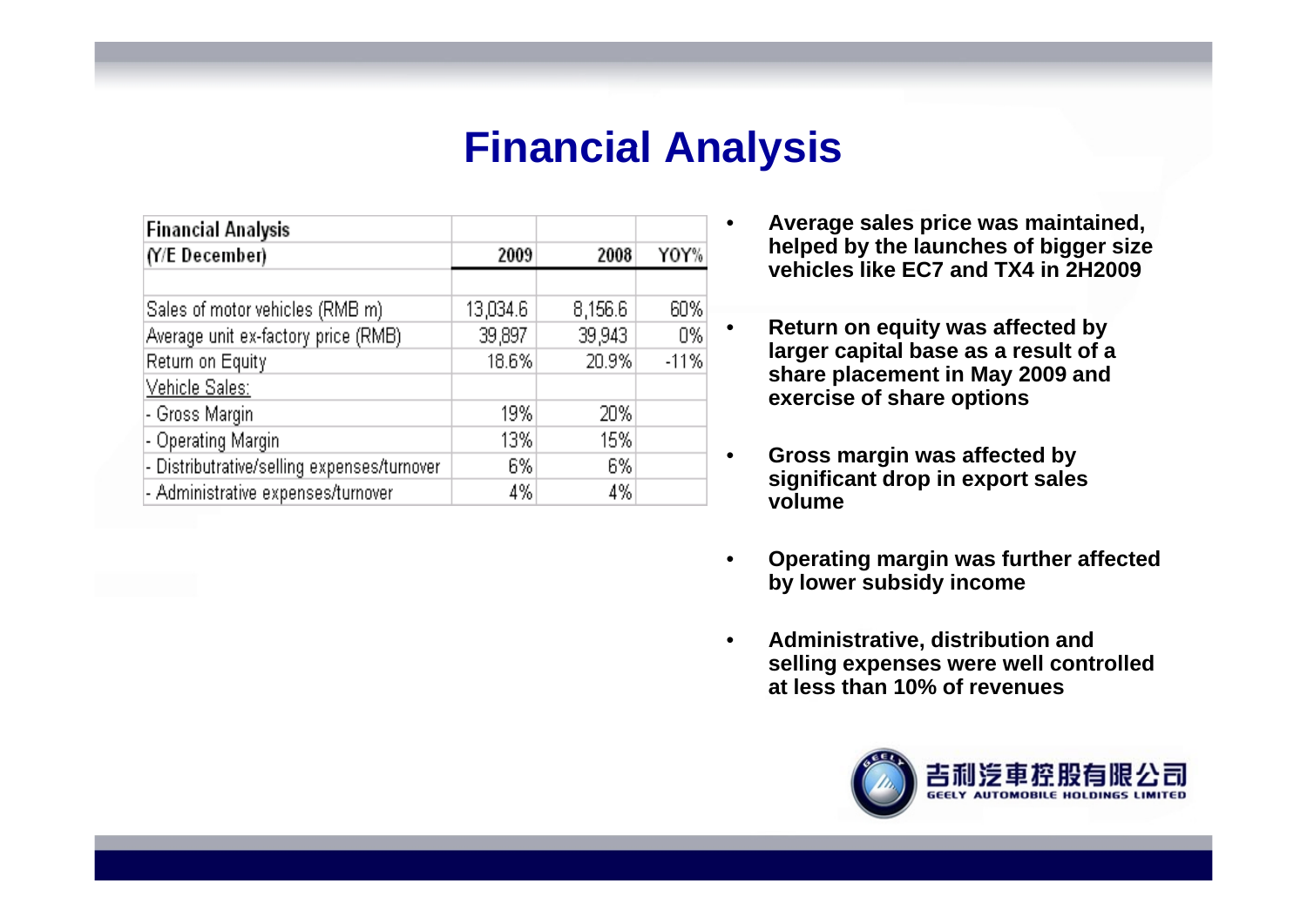### **New Products**





- $\bullet$ GC515 mid-size sedan (1.5L)
- •GC515-RV mid-size hatchback (1.5L)
- $\bullet$ GX718 SUV (1.8L)
- $\bullet$ EC825 large-size sedan (2.0L, 2.5L)
- •Geely Panda Cross
- •Geely Panda (1.5L, AT)
- •Geel y Jin Yin Cross
- •Existing models with AT from DSIH